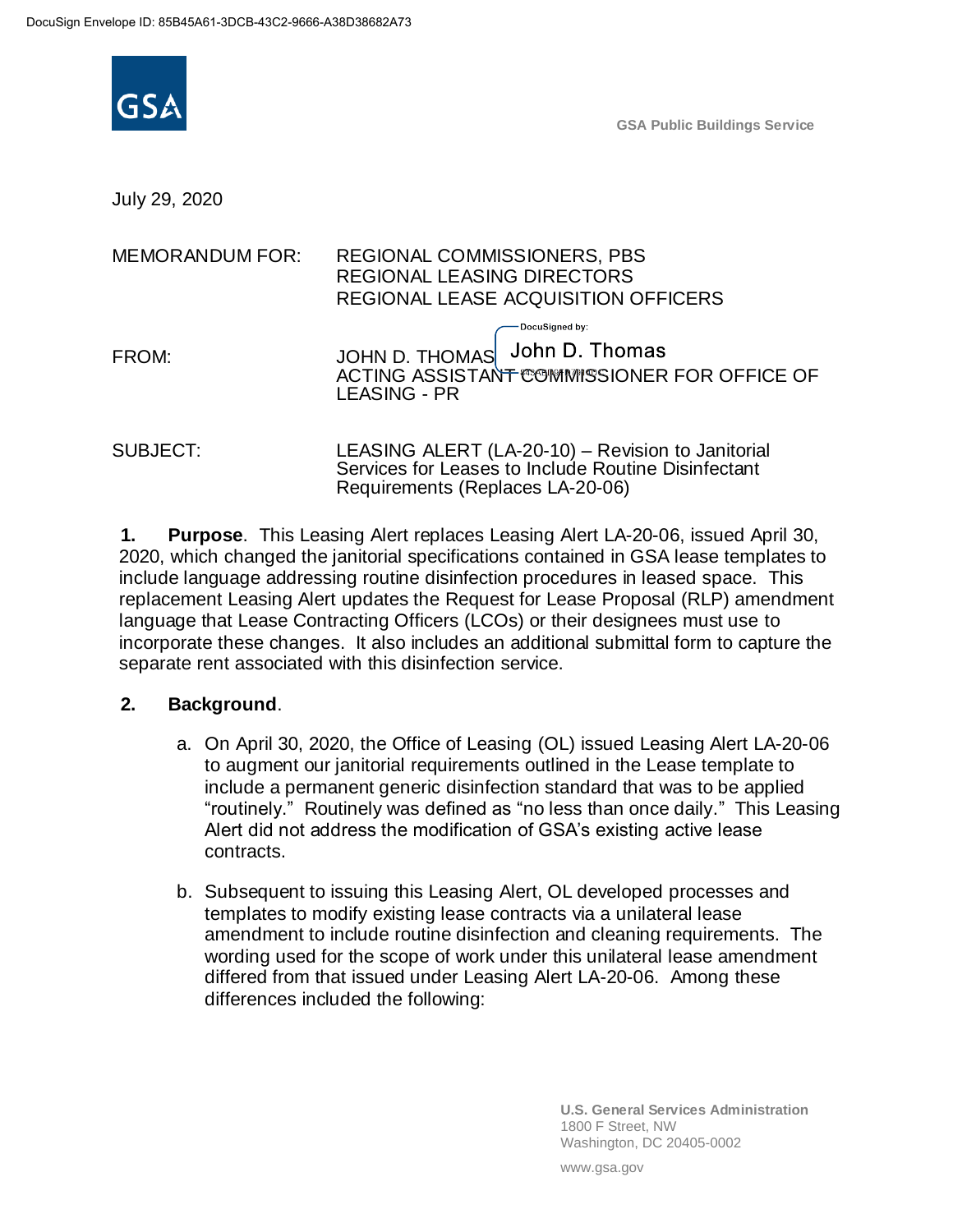- i. The unilateral lease amendment included a reference to EPAregistered products that are "effective against Novel Coronavirus SARS-CoV-2."
- ii. The unilateral lease amendment language limited the frequency of routine cleaning and disinfection to "daily."
- iii. The unilateral lease amendment added routine cleaning and disinfection services only through September 30, 2021 and also allowed GSA to discontinue the services (along with a corresponding rental decrease) if no longer required.
- c. In an effort to provide more consistency between the specifications being added to new leases and existing leases, OL is issuing the attached revised RLP amendment language to more closely follow the language that is being issued as part of the unilateral lease amendment process. Note that one key difference between this amendment language and the unilateral lease amendment modification is that, under this RLP amendment language, the disinfection specification does not expire on September 30, 2021. Instead, the disinfection requirement continues throughout the term of the contract, unless cancelled by the Government. One other difference is that 30 days prior notice is required before the Government may reduce the rent.
- d. In addition to the RLP amendment language, this Leasing Alert includes a rate submittal form for Offerors to state the rent associated with this routine cleaning and disinfecting requirement. Note that this is to be treated as a separate rental component and is not subject to CPI operating costs adjustments. The Government will have the right to cancel this service for a corresponding rental decrease.

**3. Effective Date**. This Leasing Alert and its attachment are effective on the date of issuance unless modified, cancelled, or reissued.

**4. Applicability**. This Leasing Alert and its attachments are mandatory and apply to all General Services Administration (GSA) real property leasing activities and to activities delegated by GSA to other Federal agencies.

**5. Cancellation**. Leasing Alert LA-20-06.

## **6. Instructions and Procedures**.

- a. Amending RLPs:
	- i. For all RLPs issued on or after the effective date of this Leasing Alert, LCOs or his/her designees shall incorporate the attachments into their RLP packages, as appropriate for their lease model.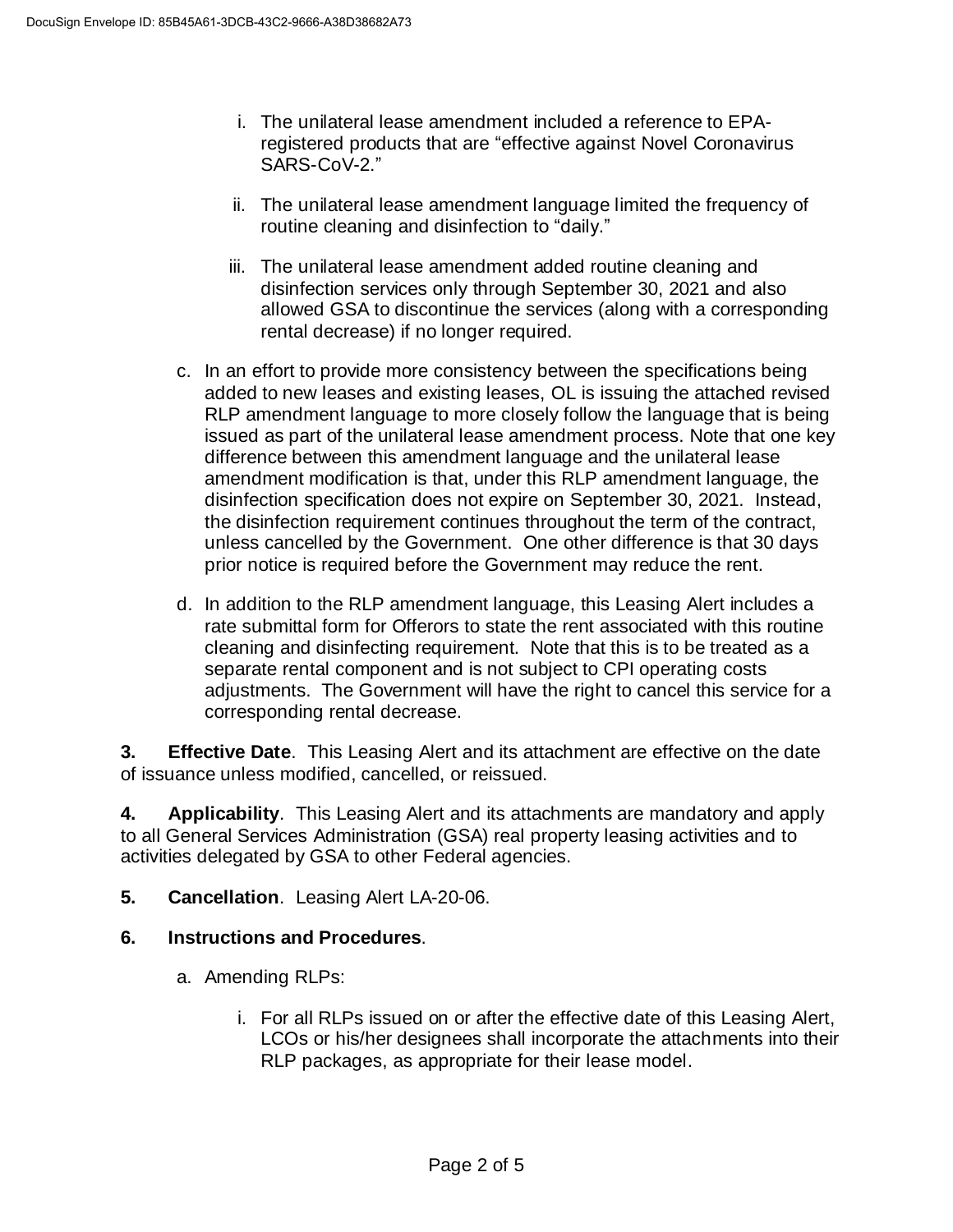- ii. For lease procurements where the RLP has been issued and final proposal revisions (FPR) have not been received, the LCO or his/her designee shall issue an RLP amendment reflecting these attachments. As outlined under LDG Chapter 2, the amendment must bear receipt acknowledgment by the recipient.
- iii. For lease procurements where the RLP has been issued and the date for FPR has passed, LCOs may issue the revised amendment at his/her discretion, in consultation with regional counsel.
- iv. For Automated Advanced Acquisition Platform (AAAP) procurements, the Office of Leasing will issue an RLP amendment reflecting the changes to the additional janitorial specifications as outlined under this Leasing Alert, to be effective for projects with a response date of August 7th or later. Since the AAAP application does not have the functionality to obtain this as a separate rate, Offerors must incorporate these costs into their shell rent. Leasing Specialists must obtain a break out of this rate during the due diligence phase.
- v. OL Lease templates will be updated as appropriate for conformance as part of the annual updates scheduled for October 2020.
- b. Rate for Routine Cleaning and Disinfection Services:
	- i. **LCOs or his/her designee must obtain and negotiate a rate corresponding to this additional cleaning and disinfection scope and include the final negotiated rate in the awarded lease, as indicated in the attachments.**
	- ii. This rate shall be captured on the attached submittal form "Rate for Routine Cleaning and Disinfecting Requirements. See Attachment 2.
- c. Price Evaluation (PVA):
	- i. Since the manual PVA spreadsheet does not include a place to input this separate disinfection rent, Leasing Specialists must capture this rent by adding it to the Offeror's shell rent when calculating an Offeror's PVA.
	- ii. For procurements using the Requirement Specific Acquisition Platform (RSAP), Leasing Specialists must manually adjust the autogenerated PVA spreadsheet by adding it to the shell rent.
	- iii. For AAAP procurements, in order for the automated PVA performed within the application to capture this charge, Offerors will be directed to include this charge in their shell rent.
- d. Prospectus-Level Projects: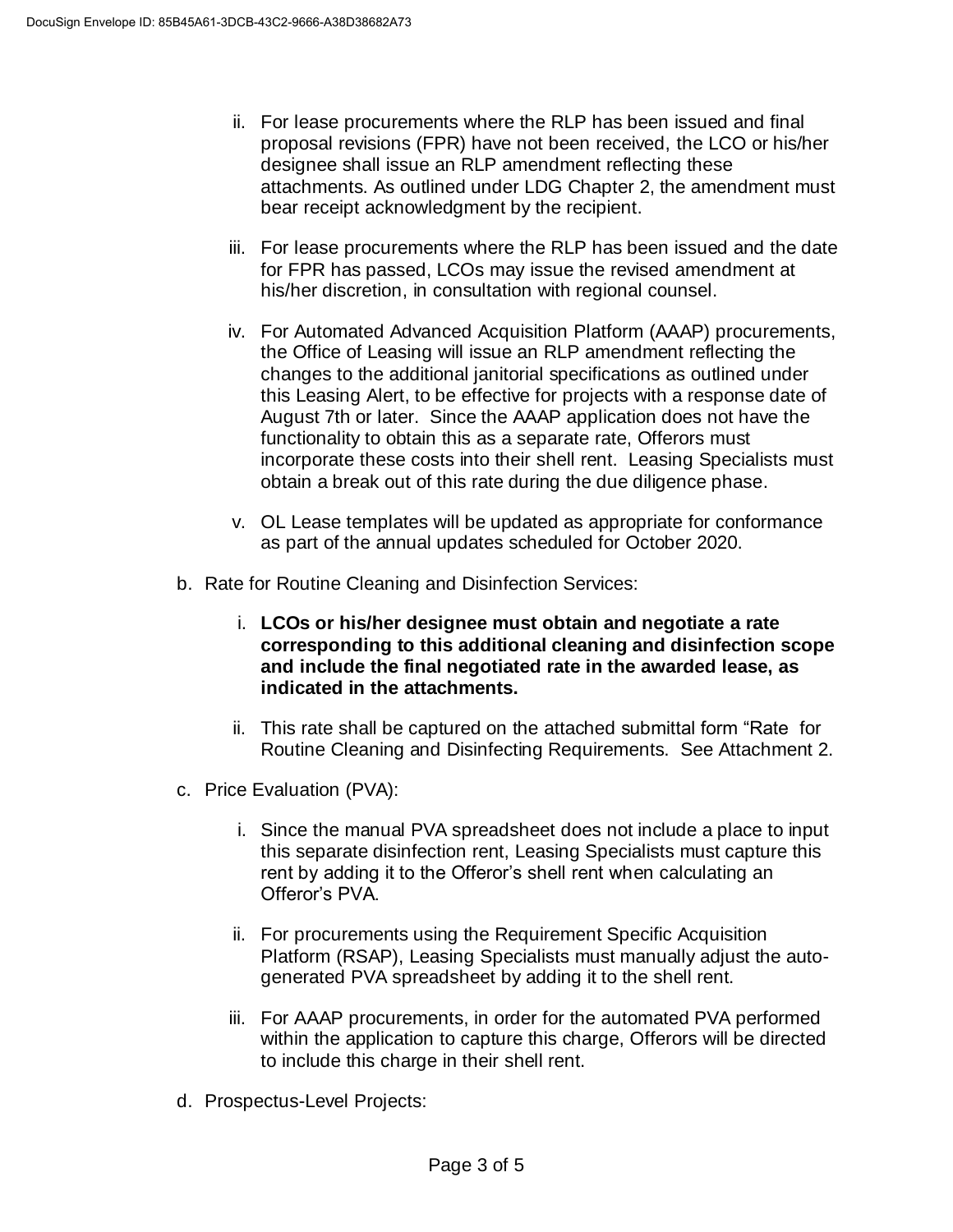- i. Under most circumstances, GSA may not award a lease at a rate that exceeds the rate limitation established by the approved prospectus. However, since this disinfection requirement may not have been contemplated at the time when the prospectus rate was developed, the following flexibilities apply:
- ii. For prospectus-level projects where the prospectus has already been submitted to congressional subcommittees for approval or has been approved, GSA may exceed the established rent limitation as outlined below:
	- 1. The rent may only be exceeded by that amount that is directly attributed to the additional disinfection standard.
	- 2. The LCO must obtain prior written review and approval from the regional Asset Manager.
- iii. For projects where the prospectus has not been submitted to congressional subcommittees for approval, the prospects rent limitation may not be exceeded, as the submitted prospectus rent must instead account for this disinfection standard when setting a rent limitation.

Attachment 1, Revised RLP and Lease Paragraphs:

- Pricing Terms (JUL 2020)
- Pricing Terms (AAAP Variation (JUL 2020))
- Rent and Other Consideration (JUL 2020)
- Janitorial Services (JUL 2020)

Attachment 2, New Submittal Form: Rate for Routine Cleaning and Disinfecting Requirements